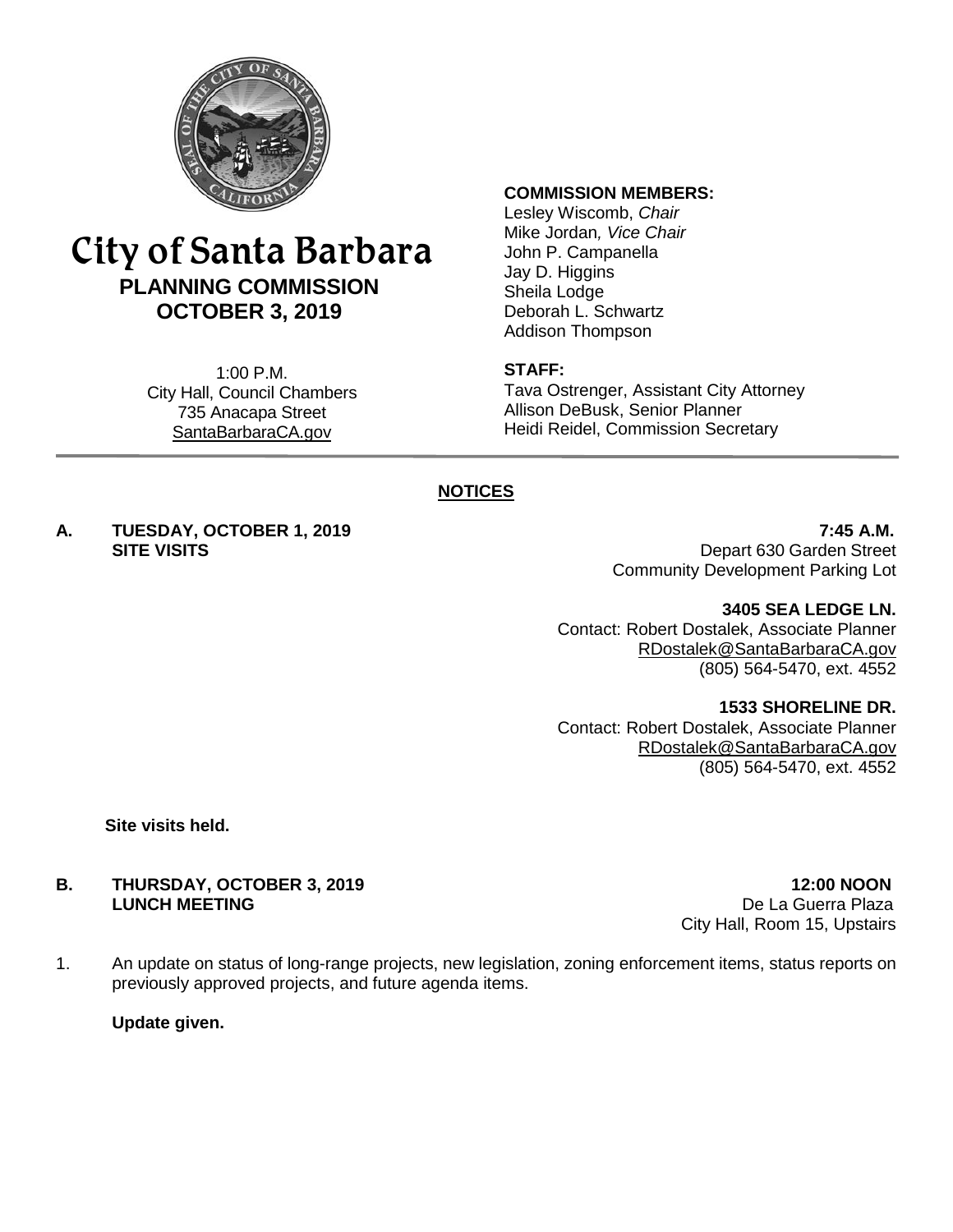#### **PLEASE BE ADVISED**

**AGENDAS, MINUTES, & REPORTS:** Documents relating to agenda items are available for review in the Community Development Department at 630 Garden Street, and agendas, minutes, and reports are also posted online at [SantaBarbaraCA.gov/PC.](http://www.santabarbaraca.gov/PC) Please note that online Staff Reports may not include some exhibits. Materials related to an item on this agenda submitted to the Planning Commission after distribution of the agenda packet are available for public inspection in the Community Development Department at 630 Garden Street during normal business hours.

**PLANS & ADDITIONAL INFORMATION:** The scope of a project may be modified as it proceeds through the planning process. If you have any questions, wish to review the plans, or wish to be placed on a mailing list for future agendas for an item, contact the Case Planner as listed in the project description. Office hours are 8:30 a.m. to 4:30 p.m., Monday through Thursday, and every other Friday (see [SantaBarbaraCA.gov/Calendar](http://www.santabarbaraca.gov/cals/default.asp) for closure dates).

**TELEVISION COVERAGE:** Planning Commission meetings are broadcast live on City TV-Channel 18 and online at [SantaBarbaraCA.gov/CityTV.](http://www.santabarbaraca.gov/CityTV) See [SantaBarbaraCA/CityTVProgramGuide](http://www.santabarbaraca.gov/gov/depts/cityadmin/programming.asp) for a rebroadcast schedule. An archived video of this meeting will be available at [SantaBarbaraCA.gov/PCVideos.](http://www.santabarbaraca.gov/PCVideos)

**APPEALS:** Some items before the Planning Commission may be appealed to City Council. The appeal, accompanied by the appropriate filing fee per application, must be filed with the City Clerk's office within 10 calendar days of the Planning Commission decision.

#### **I. ROLL CALL**

#### **Roll call taken. Chair Wiscomb was absent.**

#### **II. PRELIMINARY MATTERS**

A. Requests for continuances, withdrawals, postponements, or addition of ex-agenda items.

#### **No requests made.**

B. Announcements and appeals.

#### **Announcement made.**

- C. Review, consideration, and action on the following draft Planning Commission minutes and resolutions:
	- 1. Planning Commission September 19, 2019 Minutes

**Approved as amended. Lodge/Campanella Vote: 5/0 Abstain: 1 (Schwartz) Absent: 1 (Wiscomb)**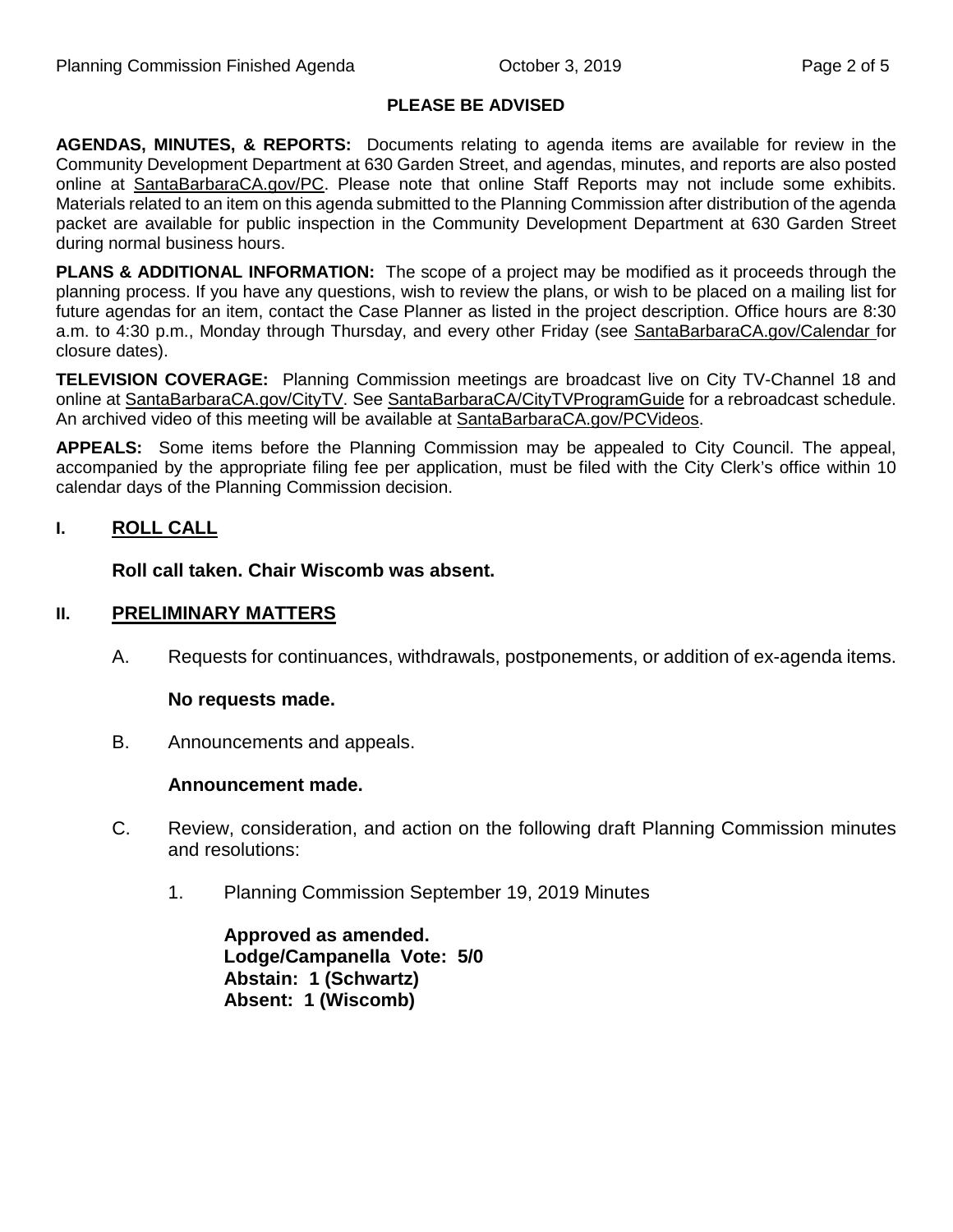2. Planning Commission Resolution No. 015-19 35 North Calle Cesar Chavez

> **Approved as presented. Campanella/Lodge Vote: 5/0 Abstain: 1 (Schwartz) Absent: 1 (Wiscomb)**

D. Comments from members of the public pertaining to items not on this agenda. Due to time constraints, each person is limited to two minutes.

**No one wished to speak.**

#### **III. NEW ITEM**

#### **ACTUAL TIME: 1:04 P.M.**

#### **APPLICATION OF HEIDI JONES, APPLICANT FOR DAVID AND BARBARA MELINE, PROPERTY OWNERS, 3405 SEA LEDGE LANE, APN 047-082-008, A-1/S-D-3 ZONES, LOCAL COASTAL PROGRAM LAND USE PLAN DESIGNATION: HILLSIDE RESIDENTIAL 1 DU/AC (PLN2019-00086/CDP2019-00012)**

The project consists of the demolition of an existing 1,620 square foot single-story residence and 462 square foot detached garage; and construction of a new approximately 2,761 square foot single-story residence with a detached approximately 714 square foot garage/storage building (461 square foot garage and 253 square feet of storage area), and a new 477 square foot detached Accessory Dwelling Unit. Total accessory building floor area, excluding the garage, would be 730 square feet. The garage/storage building and Accessory Dwelling Unit would be located in front of the proposed new residence and therefore require modifications for both their location in the front setback and front yard. The project also includes construction of a new entry gate, fencing, trash enclosure, and motor court, including an uncovered parking space to serve the Accessory Dwelling Unit, removal of twelve fruit/citrus trees and installation of six new trees and landscaping, and abandonment of the existing septic system and connection to the City sewer system. Approximately 50 cubic yards of cut and 300 cubic yards of fill would be required to complete the improvements. Associated improvements to the north side of private Sea Ledge Lane include approximately 110 linear feet of retaining wall with a maximum height of 3.5 feet, and approximately 500 square feet of new asphalt paving to widen the roadway.

The discretionary applications required for this project are:

- 1. A Front Setback Modification along Sea Ledge Lane to allow encroachment of the detached garage/storage building and Accessory Dwelling Unit into the required 35-foot front setback (SBMC §28.15.060.A.1 and §28.92.110.A.2);
- 2. A Modification for the Accessory Dwelling Unit and storage portion of the garage/storage building to be located in the front yard (SBMC §28.87.160.B and §28.92.110.A.2);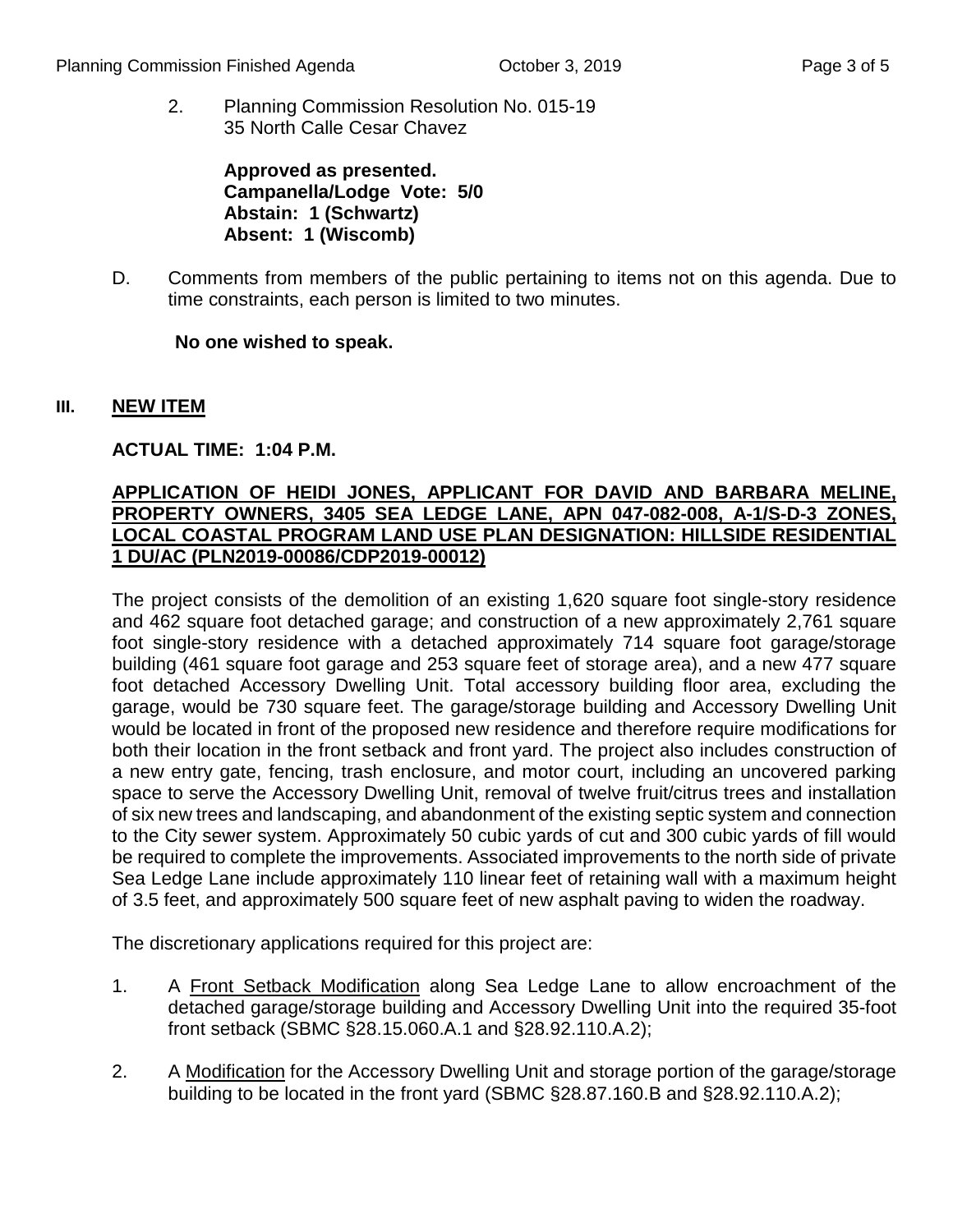- 3. A Modification to allow the total aggregate floor area of accessory buildings on the property (excluding garages) to exceed 500 square feet (SBMC §28.87.160.C and §28.92.110.A.2); and
- 4. A Coastal Development Permit (CDP2019-00012) to allow the proposed development in the Appealable Jurisdiction of the City's Coastal Zone (SBMC §28.44.060).

The project requires an environmental finding pursuant to California Environmental Quality Act Guidelines Section 15183.

**Approved the project, making the findings for the Modifications and Coastal Development Permit as outlined in the Staff Report dated September 26, 2019, subject to the Conditions of Approval as outlined in the Staff Report.**

**Higgins/Thompson Vote: 6/0 Abstain: 0 Absent: 1 (Wiscomb) Resolution No. 016-19**

#### **IV. CONCEPT REVIEW**

**ACTUAL TIME: 2:39 P.M.**

#### **APPLICATION OF TRISH ALLEN, SUZANNE ELLEDGE PLANNING AND PERMITTING SERVICES, AGENT FOR CHIARENZA SURVIVOR'S TRUST, 1553 SHORELINE DRIVE, APN 045-173-043; E-3/S-D-3 (SINGLE RESIDENTIAL UNIT/ COASTAL OVERLAY) ZONES, LOCAL COASTAL PROGRAM LAND USE PLAN DESIGNATION: LOW DENSITY RESIDENTIAL, 5 UNITS PER ACRE (PLN2019-00326)**

This is a Concept Review Hearing. The project consists of a new single residential unit on a vacant 23,333 square foot lot on the coastal bluff. The purpose of the concept review is to allow the Planning Commission and the public an opportunity to review a visual evaluation of the site and provide the Applicant and staff with feedback and direction on compliance with coastal policies related to visual resources and on site layout options. The visual evaluation is a required tool to assist decision-makers with analyzing the project's potential impact on public scenic views and view corridors, in accordance with the policies in the City's coastal land use plan. The opinions of the Planning Commission may change or there may be ordinance or policy changes that could affect the project that would result in requests for project design changes.

Ultimately, any development on the project site would be required to return to the Planning Commission at a later date for a Coastal Development Permit to allow the proposed development in the Appealable Jurisdiction of the City's Coastal Zone (SBMC §28.44.060).

**No formal action on the development proposal will be taken at the concept review, nor will any determination be made regarding environmental review of the proposed project.**

**Review held. Planning Commission comments made.**